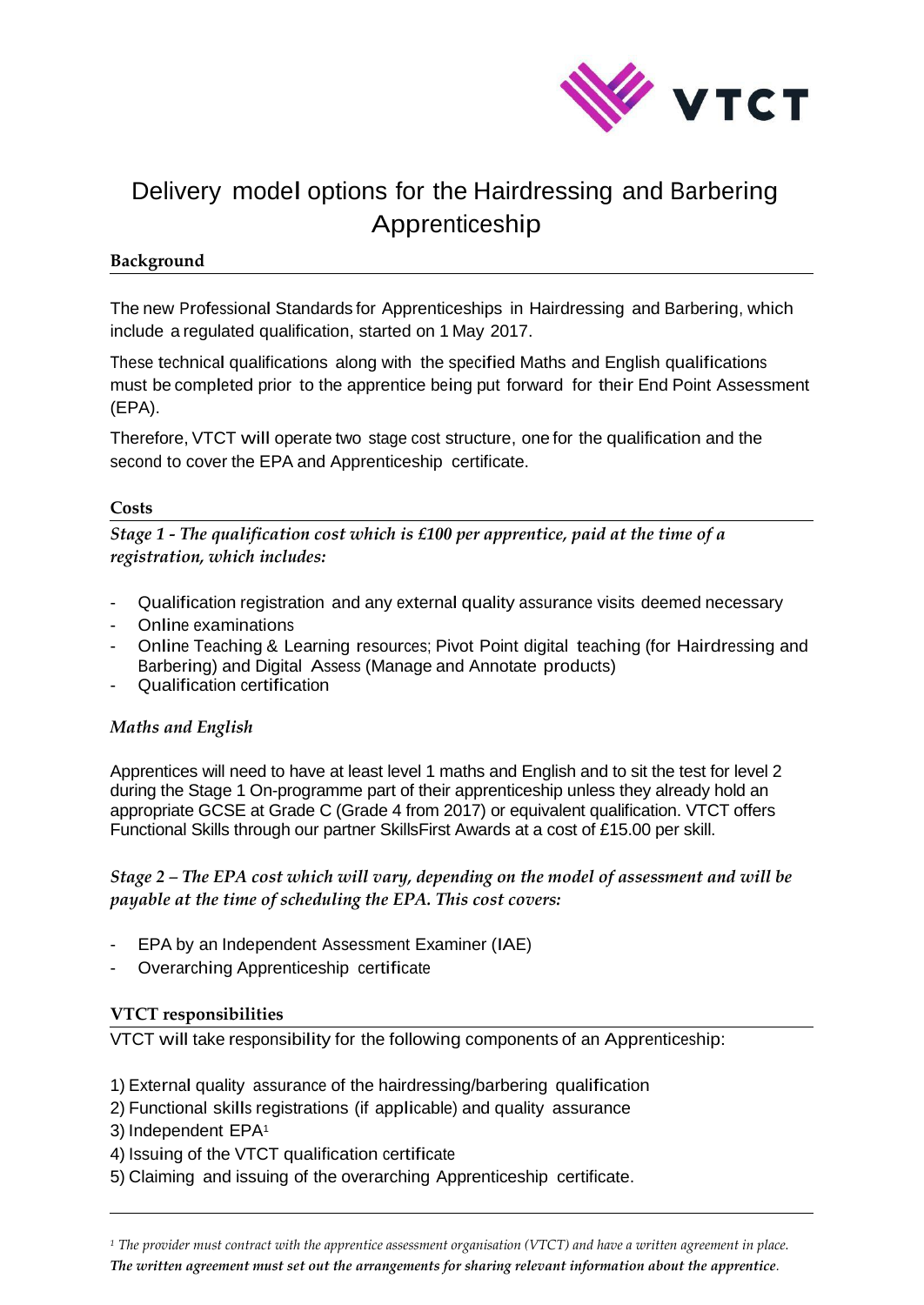

#### **Models of assessment**

The maximum number of apprentices that can be assessed at any one time by a single IAE is eight.

The costs for Hairdressing and Barbering where 3 or more apprentices are being assessed are as follows:

|                                       | Hairdressing cost* | Barbering cost** |
|---------------------------------------|--------------------|------------------|
| Number of apprentices for assessment* | Maximum 6 hour     | Maximum 3 hour   |
|                                       | assessment         | assessment       |
| 3 (Base cost)                         | £1,000             | £700             |
| 4 (Base cost plus £150 per additional | £1,150             | £850             |
| apprentice)                           |                    |                  |
| 5                                     | £1,300             | £1,000           |
| 6                                     | £1,450             | £1,150           |
| $\overline{7}$                        | £1,600             | £1,300           |
| 8                                     | £1,750             | £1,450           |
| 9                                     | N/A                | £1,600           |
| 10                                    | N/A                | £1,750           |
| 11                                    | N/A                | £1,900           |
| 12                                    | N/A                | £2,050           |
| 13                                    | N/A                | £2,200           |
| 14                                    | N/A                | £2,350           |
| 15                                    | N/A                | £2,500           |
| 16                                    | N/A                | £2,650           |

*\*Centres that wish to assess 9 or more apprentices will incur an additional base cost to cover a second day or second IAE on the same day.*

*\*\*A maximum of 16 apprentices can be assessed in one day (2x 3 hour sessions of 8 apprentices).*

VTCT is committed to provide a range cost effective solutions to support the varying types of training providers through the EPA process. Consequently, VTCT will support two EPA models as follows:

#### *Model 1 - EPA at the training/employer's own centre/workplace*

This model is suited to larger providers whereby three or more apprentices are ready to sit their EPA on a single day. Apprentices and centres together must source the models.

A base cost will be charged for the first three apprentices with an additional cost of £150 charged for each additional apprentice up to a **maximum of 8** for Hairdressing and a **maximum of 16** for Barbering per IAE.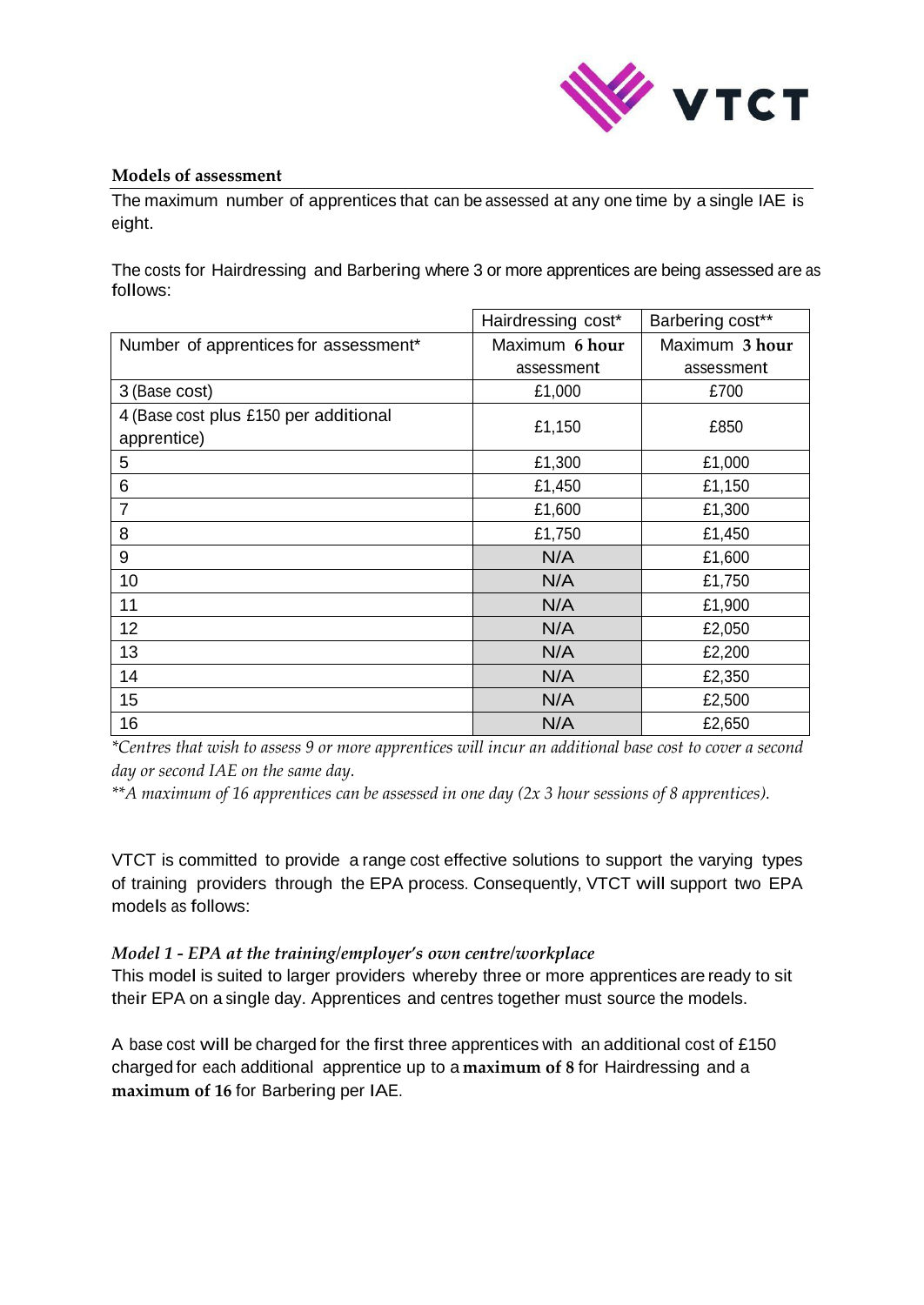

# **Example 1: Large training provider with three hairdressing apprentices for EPA (EPA at own centre)**

The centre:

- 1) **Registers** apprentices **(Cost 1)** on the VTCT qualification that is part of the selected Apprenticeship standard. Centre pays the qualification apprentice registration fee of **£100** per apprentice.
- 2) **Delivers** the qualification in full, undertaking all specified assessments. The centre may have an unannounced external quality assurance spot check by VTCT.
- 3) Together with the employer, **decides and puts forward** apprentices for their End Point Assessment (EPA).
- 4) Contacts VTCT to **arrange the EPA**. VTCT will arrange for an Independent Assessment Examiner (IAE) to visit the training provider's specified location (workplace or training site). The centre has three apprentices and therefore pays **£1,000 (Cost 2)** at the time of scheduling the EPA, as per the fee schedule.

*The total cost for three apprentices is a follows: (3 x £100) + £1,000 = £1,300*

*The cost per apprentice is: £433.33*

# **Example 2 – Large training provider with eight hairdressing apprentices for EPA (EPA at own centre)**

The centre:

- 1) **Registers** apprentices **(Cost 1)** on the VTCT qualification that is part of the selected Apprenticeship standard. Centre pays the qualification apprentice registration fee of **£100** per apprentice.
- 2) All eight apprentices require level 2 maths Functional Skills. Centre **registers**  apprentices on VTCT Functional Skills at fee of **£15** per skill.
- 3) **Delivers** the qualification in full, undertaking all specified assessments. The centre may have an unannounced external quality assurance spot check by VTCT.
- 4) Together with the employer, **decides and puts forward** apprentices for their End Point Assessment (EPA).
- 5) Contacts VTCT to **arrange the EPA**. VTCT will arrange for an Independent Assessment Examiner (IAE) visit to the training provider's specified location (workplace or training site). The centre has eight apprentices to be assessed and therefore meets the minimum three-apprentice threshold for this type of EPA. The centre pays £1,750 **(Cost 2)** at the time of scheduling the EPA, as per the fee schedule.

*The total cost for eight apprentices is a follows: (8 x £100) + (8 x £15) + £1,750 = £2,670*

*The cost per apprentice is: £333.75 or 3.7% of the £9K Apprenticeship payment.*